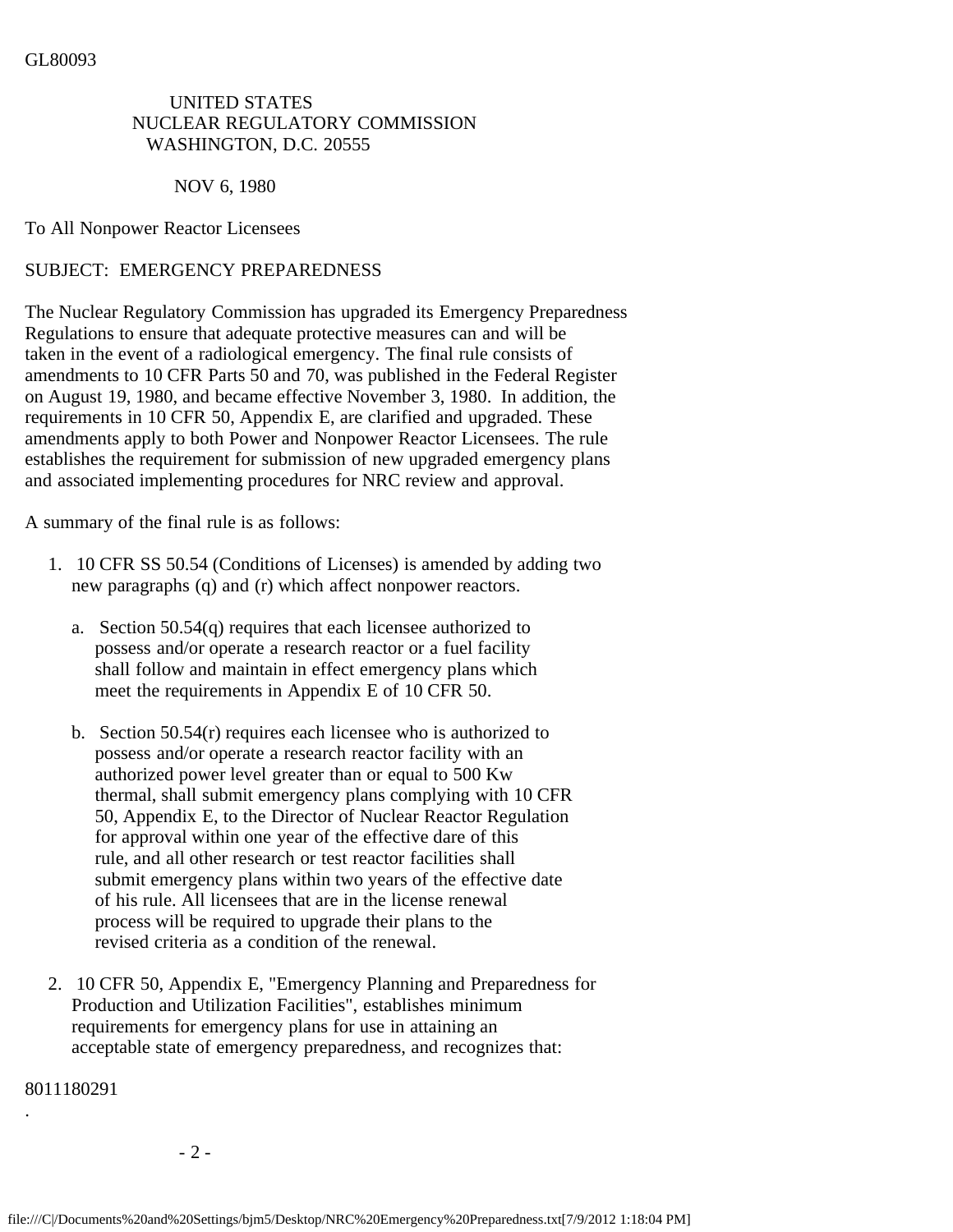- a. The potential radiological hazards to the public associated with the operation of research and test reactors and fuel facilities licensed under 10 CFR Parts 50 and 70 involve o consideration different than those associated with nuclear power reactors.
- b. Consequently, the size of any required Emergency Planning Zones for facilities other than power reactors and the degree to which compliance with the requirements of Sections I through V of Appendix E will be determined on a case-by- case basis.
- 3. Regulatory Guide 2.6 (For Comment) "Emergency Planning for Research Reactors", will be used as guidance for the acceptability of research and test reactor emergency plans.

 A copy of the Federal Register Notice Volume 45, Number 162 dated August 19, 1980, is enclosed for your information.

 Any questions regarding Emergency Planning can be addressed to the Emergency Preparedness Development Branch (Steve L. Ramos (301) 492-8119 or Eugene Bates (301) 492-8639). Further, it would be helpful if you would submit the name(s) of personnel in your organization responsible for emergency planning to:

> Steve L. Ramos, Chief Emergency Preparedness Development Branch Emergency Preparedness Program Office U. S. Nuclear Regulatory Commission Washington, D.C. 20555

> > Sincerely,

 Robert L. Tedesco, Assistant Director for Licensing Division of Licensing

Enclosure: Federal Register Notice dtd. August 19, 1980

.

## ATTACHMENT TO GENERIC LETTER TO ALL NONPOWER REACTOR LICENSEES

| DOCKET NO. | DOCKET NO. |         | DOCKET NO. |
|------------|------------|---------|------------|
| 50-70      | 50-133     | 50-186  |            |
| 50-184     | 50-224     | 50-123  |            |
| $50-13$    | 50-326     | 50-396  |            |
| 50-360     | 50-357     | $50-62$ |            |
| 50-225     | 50-151     | 50-139  |            |
| 50-394     | 50-166     | 50-124  |            |
|            |            |         |            |

file:///C|/Documents%20and%20Settings/bjm5/Desktop/NRC%20Emergency%20Preparedness.txt[7/9/2012 1:18:04 PM]